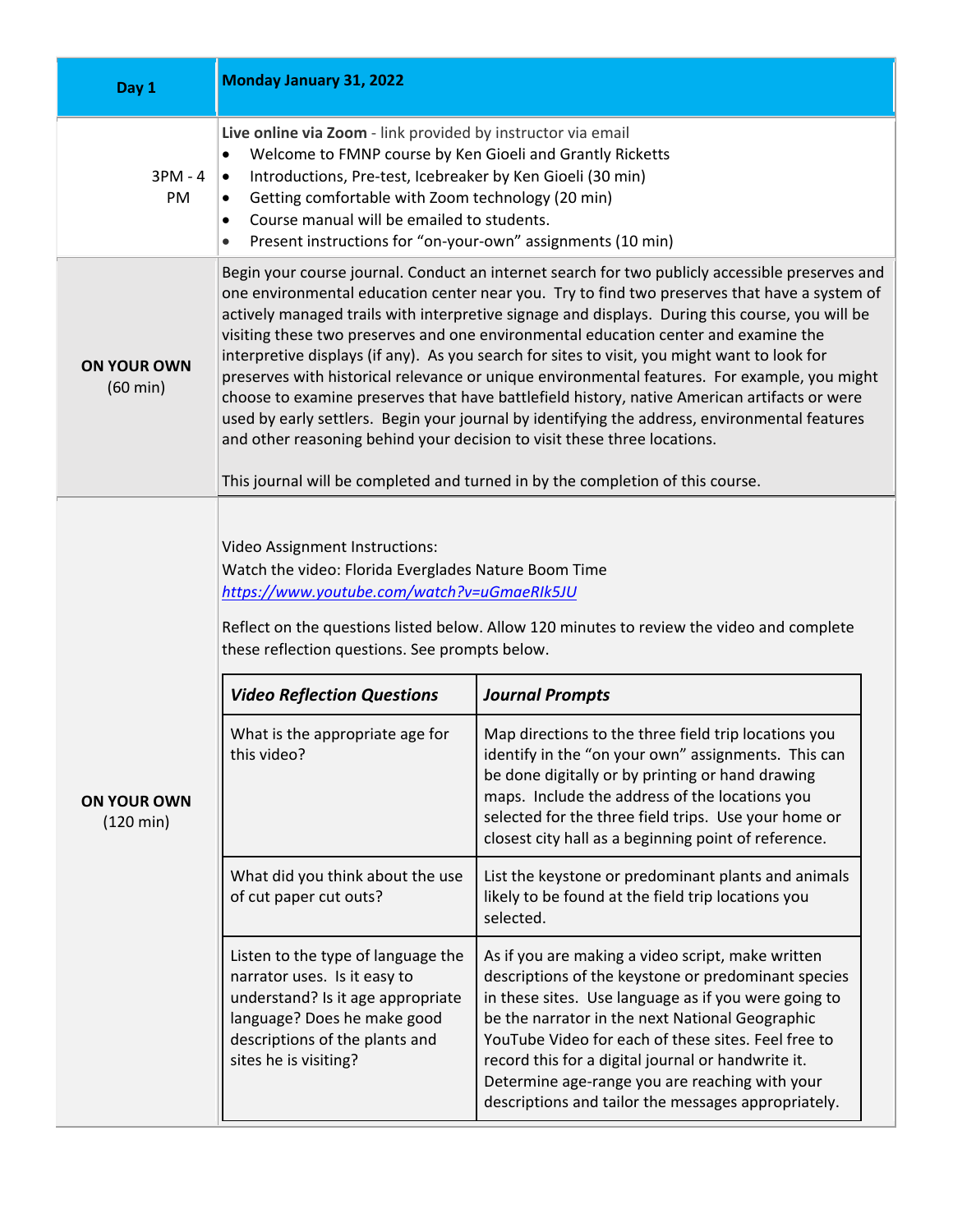|                                          | What are the ecological processes<br>the narrator describes?<br>Please complete this assignment before class on Day 2.                                                                                                                                                                                                                                                                                                                                                                                                                                                                                                                                                                                                                                                                                                                                                                                                                                                                                                                                     | What are the ecological processes you might want<br>people to know about at the sites you are visiting?<br>Write or record a description of those processes as if<br>you were scripting for the next National Geographic<br>YouTube Video.                                                                                                                                                                                                                                                                                                                                                                                                                                              |
|------------------------------------------|------------------------------------------------------------------------------------------------------------------------------------------------------------------------------------------------------------------------------------------------------------------------------------------------------------------------------------------------------------------------------------------------------------------------------------------------------------------------------------------------------------------------------------------------------------------------------------------------------------------------------------------------------------------------------------------------------------------------------------------------------------------------------------------------------------------------------------------------------------------------------------------------------------------------------------------------------------------------------------------------------------------------------------------------------------|-----------------------------------------------------------------------------------------------------------------------------------------------------------------------------------------------------------------------------------------------------------------------------------------------------------------------------------------------------------------------------------------------------------------------------------------------------------------------------------------------------------------------------------------------------------------------------------------------------------------------------------------------------------------------------------------|
| Day 2                                    | <b>Wednesday February 2, 2022</b>                                                                                                                                                                                                                                                                                                                                                                                                                                                                                                                                                                                                                                                                                                                                                                                                                                                                                                                                                                                                                          |                                                                                                                                                                                                                                                                                                                                                                                                                                                                                                                                                                                                                                                                                         |
| 2 PM - 4 PM                              | Live online via Zoom - link provided by instructor via email<br>Breakout Rooms: Students debrief their on-your-own video assignment from previous<br>session. Refer to responses to Video Reflection Questions. (30 min)<br>Presentation: Interpretive Presentations by Ken Gioeli (60 min)<br>$\bullet$<br>Tangible vs. intangibles activity (30 min)<br>$\bullet$                                                                                                                                                                                                                                                                                                                                                                                                                                                                                                                                                                                                                                                                                        |                                                                                                                                                                                                                                                                                                                                                                                                                                                                                                                                                                                                                                                                                         |
| Day 3                                    | <b>Monday February 14, 2022</b>                                                                                                                                                                                                                                                                                                                                                                                                                                                                                                                                                                                                                                                                                                                                                                                                                                                                                                                                                                                                                            |                                                                                                                                                                                                                                                                                                                                                                                                                                                                                                                                                                                                                                                                                         |
| $2$ PM $-$ 3 PM                          | Live online via Zoom - link provided by instructor via email<br>- Pre-test discussion.<br>- Breakout Rooms: Students will discuss the sites they selected for "on your own" field trips.<br>These sites are two nature preserves and one environmental education center. Discuss options<br>for journaling. Discuss journal prompts below:<br>1. Show your fellow students the map you sketched from your home or city town hall to the<br>three field trip locations you identified in the "on your own" assignment. Remember that<br>you can use digital maps or hand drawn maps.<br>2. List the keystone or predominant plants and animals likely to be found at the field trip<br>locations you selected. If historical issues are of greater relevance at your sites, list these<br>instead.<br>3. Share the written descriptions you made of the keystone or predominant species in these<br>sites or a description of historical relevance.<br>4. Discuss the ecological processes or historical relevance of the sites you want people to<br>know. |                                                                                                                                                                                                                                                                                                                                                                                                                                                                                                                                                                                                                                                                                         |
| <b>ON YOUR OWN</b><br>$(60 \text{ min})$ | Journal:<br>journals.                                                                                                                                                                                                                                                                                                                                                                                                                                                                                                                                                                                                                                                                                                                                                                                                                                                                                                                                                                                                                                      | Create themes for presentations you might deliver at the two nature preserves and one<br>environmental education center. This is a total of three themes. Include your themes in your                                                                                                                                                                                                                                                                                                                                                                                                                                                                                                   |
| <b>ON YOUR OWN</b><br>$(60 \text{ min})$ | on what the following:<br>1. What do you think the goal of the sign is?<br>2. What was compelling about the signs?<br>4. What drew you to the signs?<br>5. What would you change about the signs?<br>approximately 5-7 minutes.                                                                                                                                                                                                                                                                                                                                                                                                                                                                                                                                                                                                                                                                                                                                                                                                                            | For this self-guided activity, examine one of the interpretive signs found at the three field trip<br>locations you are visiting in this course. Take photos of the sign (or series of signs) and reflect<br>3. Why you believe the institution selected this sign/sign location/sign topic?<br>Prepare a PowerPoint or Google Slides (or other platform of your choosing) to share the signs<br>that you found and your reflection on the signs. Be prepared to speak on your signs for<br>Note: If you do not wish to or are unable to visit a nature center or other interpretive center,<br>you may also find examples of signs online to complete the reflection and presentation. |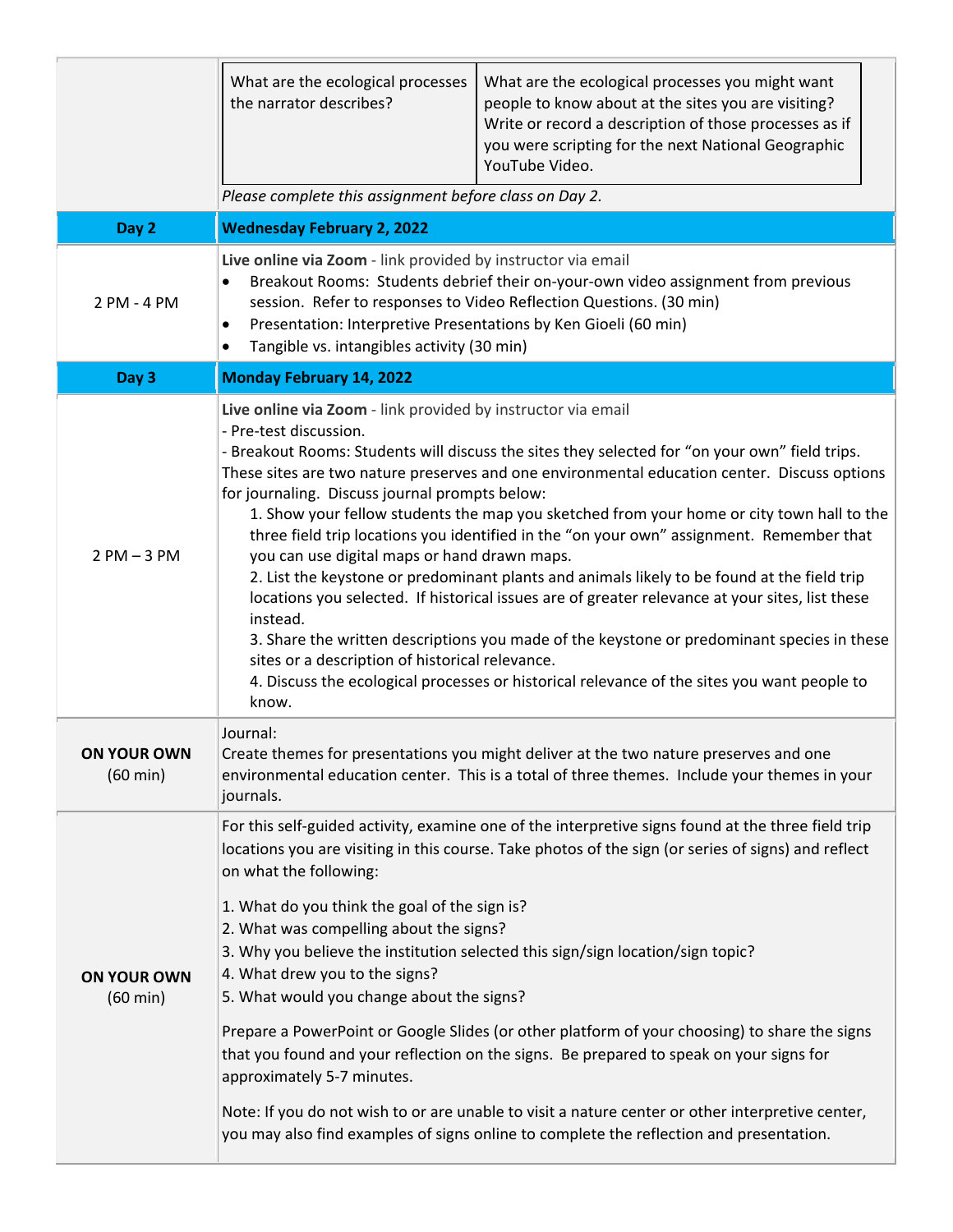| Day 4                                    | <b>Wednesday February 16, 2022</b>                                                                                                                                                                                                                                                                                                                                                                                                                                                                            |  |
|------------------------------------------|---------------------------------------------------------------------------------------------------------------------------------------------------------------------------------------------------------------------------------------------------------------------------------------------------------------------------------------------------------------------------------------------------------------------------------------------------------------------------------------------------------------|--|
| $2 PM - 4 PM$                            | Live online via Zoom - link provided by instructor via email<br>Presentation on Guided Interpretive Programs by Amanda Thompson, Guest Lead<br>$\bullet$<br>Instructor (60 min)<br>Discussion Groups: (60 min). Share your insights on the interpretive sign self-guided<br>$\bullet$<br>activity. Be prepared to show a photo and your reflections with your discussion group.                                                                                                                               |  |
| Day 5                                    | Monday, February 28, 2022                                                                                                                                                                                                                                                                                                                                                                                                                                                                                     |  |
| $3 PM - 4 PM$                            | Live online via Zoom - link provided by instructor via email<br>Breakout Room: Discussion of on your three themes assignment (60 min)                                                                                                                                                                                                                                                                                                                                                                         |  |
|                                          | Watch each of the videos linked below. As you are watching, consider whether or not you<br>consider the presentation Environmental Interpretation. Why or why not? Take some time to<br>reflect on the video. What did you enjoy about the presentation and what would you change?<br>Why do you think the presenter chose to present the information in the manner they did?<br>Allow 1 hour to complete this assignment.<br>Stage Nature Center Virtual Tour<br>https://troynaturesociety.org/virtual_tour/ |  |
| <b>ON YOUR OWN</b><br>$(60 \text{ min})$ | Conservancy of Southwest Florida Dalton Discovery Center Walkthrough<br>https://youtu.be/Taew08-IU8E                                                                                                                                                                                                                                                                                                                                                                                                          |  |
|                                          | Chicago Park District North Park Village Nature Center Main Loop Walk<br>https://www.youtube.com/watch?v=7mkf0Kfe-QA                                                                                                                                                                                                                                                                                                                                                                                          |  |
|                                          | Austin Nature and Science Center Virtual Tour: Pond Walk<br>https://www.youtube.com/watch?v=smqGoSiJG14<br>Nature Time with Emily: Virtual Nature Walk<br>https://www.youtube.com/watch?v=9FH0YpNvtxU                                                                                                                                                                                                                                                                                                         |  |
| <b>ON YOUR OWN</b><br>$(60 \text{ min})$ | Journaling Assignment - finalize your journal.                                                                                                                                                                                                                                                                                                                                                                                                                                                                |  |
| Day 6                                    | <b>Wednesday March 2, 2022</b>                                                                                                                                                                                                                                                                                                                                                                                                                                                                                |  |
| $2 PM - 3 PM$                            | Live online via Zoom - link provided by instructor via email<br>Presentation on Interpretive Displays by Ken Gioeli (60 min)<br>٠<br>Course discussion about journal projects (60) and video reflections<br>$\bullet$                                                                                                                                                                                                                                                                                         |  |
| Day 7                                    | Friday March 4, 2022                                                                                                                                                                                                                                                                                                                                                                                                                                                                                          |  |
| <b>ON YOUR OWN</b><br>$(60 \text{ min})$ | Finalize your journals and submit them online in the Google Drive.<br>$\bullet$<br>Please upload your journal to the Google Drive folder                                                                                                                                                                                                                                                                                                                                                                      |  |
| Day 8                                    | <b>Monday March 7, 2022</b>                                                                                                                                                                                                                                                                                                                                                                                                                                                                                   |  |
| 2 PM - 3 PM                              | Live online via Zoom - link provided by instructor via email<br>End of course paperwork/evaluations<br>$\bullet$<br>Final course discussion<br>$\bullet$<br>Graduation<br>$\bullet$<br>Post Test<br>٠                                                                                                                                                                                                                                                                                                         |  |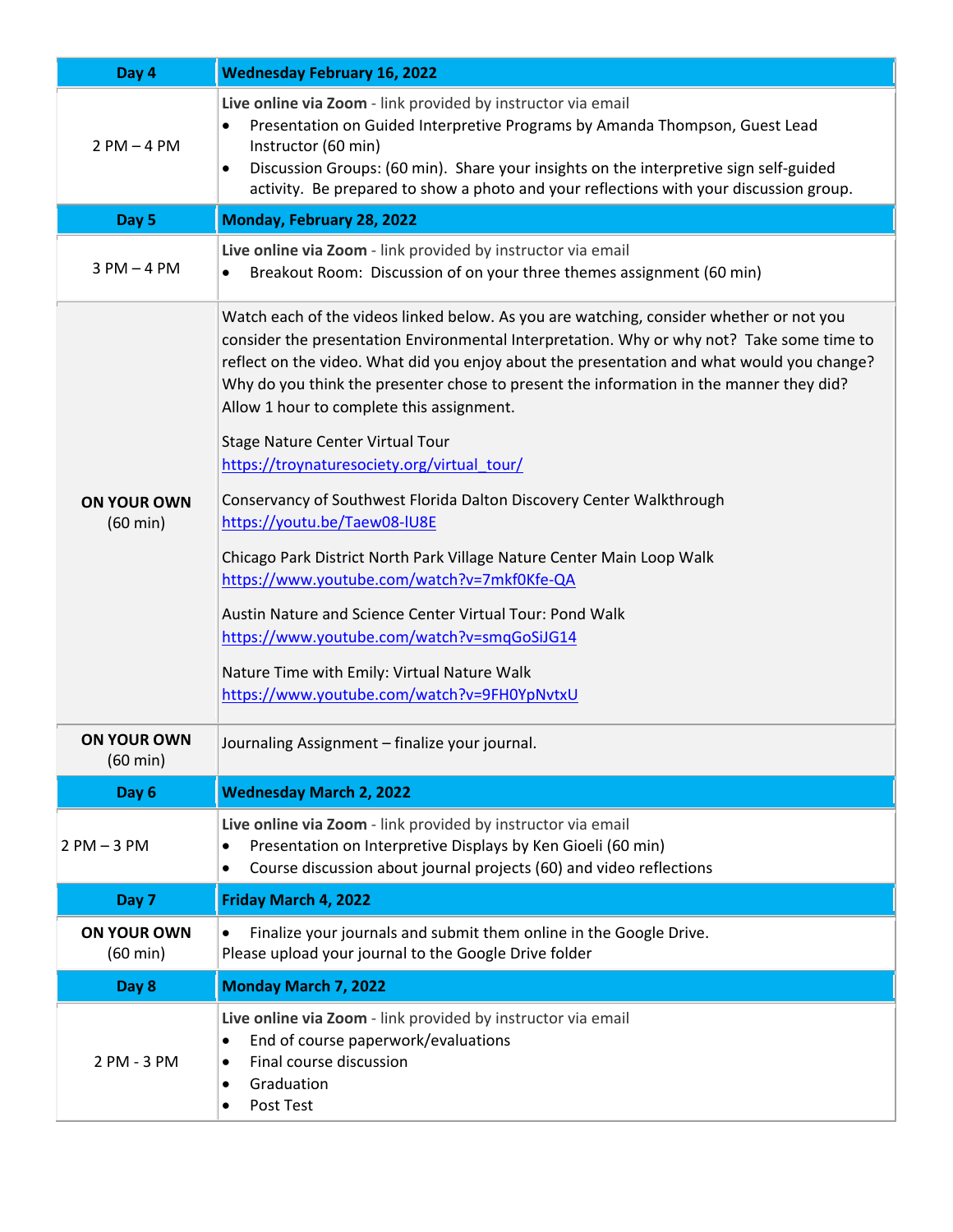| <b>ON YOUR OWN</b><br><b>FIELD TRIP</b><br>$(120 \text{ min})$ | Field trip to site #1. Include this in your journal. Visit the first nature preserve you identified<br>early in the course. Hike in this nature preserve and pay close attention to the interpretive<br>displays and signage along the way.<br>Suggested Locations: Upland, freshwater, or coastal habitats featuring natural trails of varying<br>length. You may select from the following list or another area that is of interest to you, as long<br>as it is an upland, freshwater or coastal habitat in Florida:<br>Ocala National Forest (Juniper Springs), Ocala, FL:<br>https://www.fs.usda.gov/recarea/ocala/recarea/?recid=34064<br>Windley Key Fossil Reef Geological State Park, Islamorada, FL:<br>https://www.stateparks.com/windley_key_fossil_reef_geological_state_park_in_florida.html#:<br>~:text=WINDLEY%20KEY%20FOSSIL%20REEF%20GEOLOGICAL%20STATE%20PARK.%20Formed,<br>produce%20exquisite%20pieces%20of%20decorative%20stone%20called%20Keystone<br>John D. MacArther Beach State Park, Palm Beach, FL:<br>https://www.floridastateparks.org/parks-and-trails/john-d-macarthur-beach-state-park<br>Prompts for items to include in your journal:<br>Find a trail map online or make sketches of the trails you are traversing. Identify locations of<br>interpretive signage or other interpretive displays on the trail.<br>Take photos or make sketches of the interpretive signage or displays you find in the preserves.<br>Deconstruct the signage and displays. What did you like? What could have been done better?<br>Are they targeting a specific audience (ie., age range, etc). |
|----------------------------------------------------------------|---------------------------------------------------------------------------------------------------------------------------------------------------------------------------------------------------------------------------------------------------------------------------------------------------------------------------------------------------------------------------------------------------------------------------------------------------------------------------------------------------------------------------------------------------------------------------------------------------------------------------------------------------------------------------------------------------------------------------------------------------------------------------------------------------------------------------------------------------------------------------------------------------------------------------------------------------------------------------------------------------------------------------------------------------------------------------------------------------------------------------------------------------------------------------------------------------------------------------------------------------------------------------------------------------------------------------------------------------------------------------------------------------------------------------------------------------------------------------------------------------------------------------------------------------------------------------------------------------------------------|
| <b>ON YOUR OWN</b><br><b>FIELD TRIP</b><br>$(120 \text{ min})$ | Determine if there is a theme for any interpretive signage or displays. If there is no formal<br>theme, create a theme.<br>Field trip to site #2. Include this in your journal. Visit the first nature preserve you identified<br>early in the course. Hike in this nature preserve and pay close attention to the interpretive<br>displays and signage along the way.<br>Suggested Locations: Upland, freshwater, or coastal habitats featuring natural trails of varying<br>length. You may select from the following list or another area that is of interest to you, as long<br>as it is an upland, freshwater or coastal habitat in Florida:<br>Ocala National Forest (Juniper Springs), Ocala, FL:<br>https://www.fs.usda.gov/recarea/ocala/recarea/?recid=34064<br>Windley Key Fossil Reef Geological State Park, Islamorada, FL:<br>https://www.stateparks.com/windley key fossil reef geological state park in florida.html#:<br>":text=WINDLEY%20KEY%20FOSSIL%20REEF%20GEOLOGICAL%20STATE%20PARK.%20Formed,<br>produce%20exquisite%20pieces%20of%20decorative%20stone%20called%20Keystone<br>John D. MacArther Beach State Park, Palm Beach, FL<br>https://www.floridastateparks.org/parks-and-trails/john-d-macarthur-beach-state-park<br>Prompts for items to include in your journal:<br>Find a trail map online or make sketches of the trails you are traversing. Identify locations of<br>interpretive signage or other interpretive displays on the trail.                                                                                                                                         |